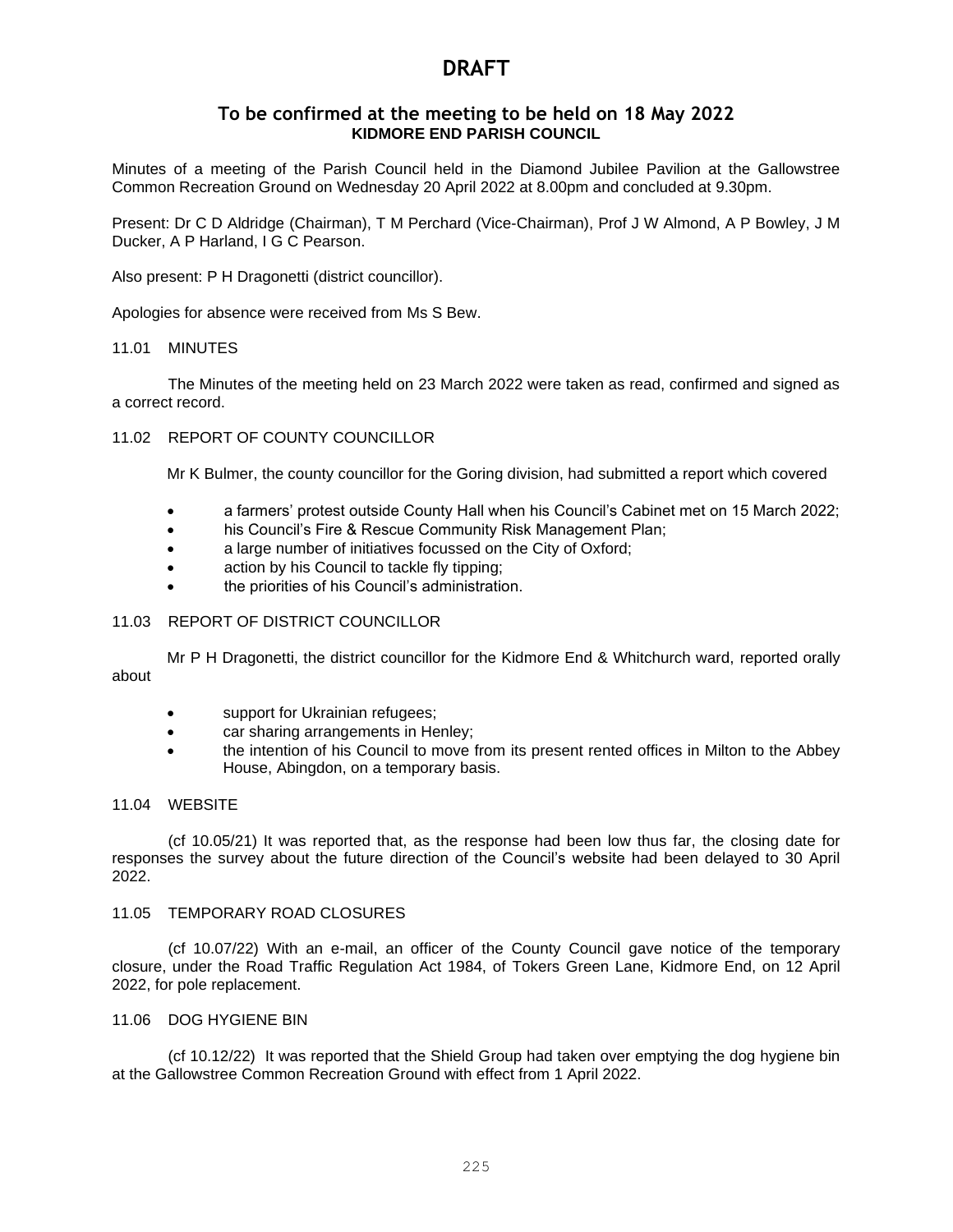## **To be confirmed at the meeting to be held on 18 May 2022**

11.07 TOKERS GREEN – 20 MPH SPEED LIMIT

(cf 10.17/22) In an e-mail, Mr R Butters of Tokers Green Lane, Tokers Green commented on the 20mph speed limit in Tokers Green and Chazey Heath, as implemented by the County Council. He cited, in particular

- the limit did not extend south in Tokers Green Lane from the property "Wachusett" to the County boundary;
- insufficient repeater signs in Tokers Green Lane;
- lack of carriageway surface markings.

RESOLVED: That the above comments be referred to the County Council.

#### 11.08 CHILTERNS AREA OF OUTSTANDING NATURAL BEAUTY

(cf 10.18/22) It was reported that the inter-parish group pursuing the enlargement of the Chilterns Area of Outstanding Natural Beauty (AONB) was meeting that evening.

#### 11.09 GIGACLEAR LTD

(cf 10.20/22) The Council considered a request by Gigaclear Ltd for consent to install fibre broadband equipment on land owned by the Council, at the entrance to the Gallowstree Common Recreation Ground, a matter consideration of which had been deferred at the last meeting.

RESOLVED: That consent be granted to Gigaclear Ltd to install fibre broadband equipment at the entrance to the Gallowstree Common Recreation Ground, and that the requisite network access agreement be completed by the Clerk on behalf of the Council.

#### 11.10 GALLOWSTREE COMMON RECREATION GROUND

#### (i) Proposed storage compound

(cf 10.21/22) The Council considered a request from the Kidmore End Playing Fields Committee for approval to the creation of a fenced storage compound at the northern corner of the Gallowstree Common Recreation Ground, a matter consideration of which had been deferred at the last meeting. A plan, showing details of the proposed compound, had been circulated prior to the meeting.

RESOLVED: That the creation of a fenced storage compound at the northern corner of the Gallowstree Common Recreation Ground, as a change of use of the Ground, be approved.

#### (ii) Diamond Jubilee Pavilion – verandah

(cf 10.22/22) It was reported that Kidmore End Cricket Club had removed the pallets and related structures from the verandah at the Diamond Jubilee Pavilion, as requested at the last meeting.

The Council noted a letter from the President and Hon Secretary of the Club decrying the formality of the Council's decision and the apparent failure to recognise the benefit the Club brought to the Parish.

#### (iii) Land adjacent to New Copse – trees

(cf 9.06/22) The Council considered the report by Ligna Consultancy Ltd following the Company's survey of the trees on the land between the Recreation Ground and New Copse.

RESOLVED: That consideration of the tree survey report be deferred to a future meeting.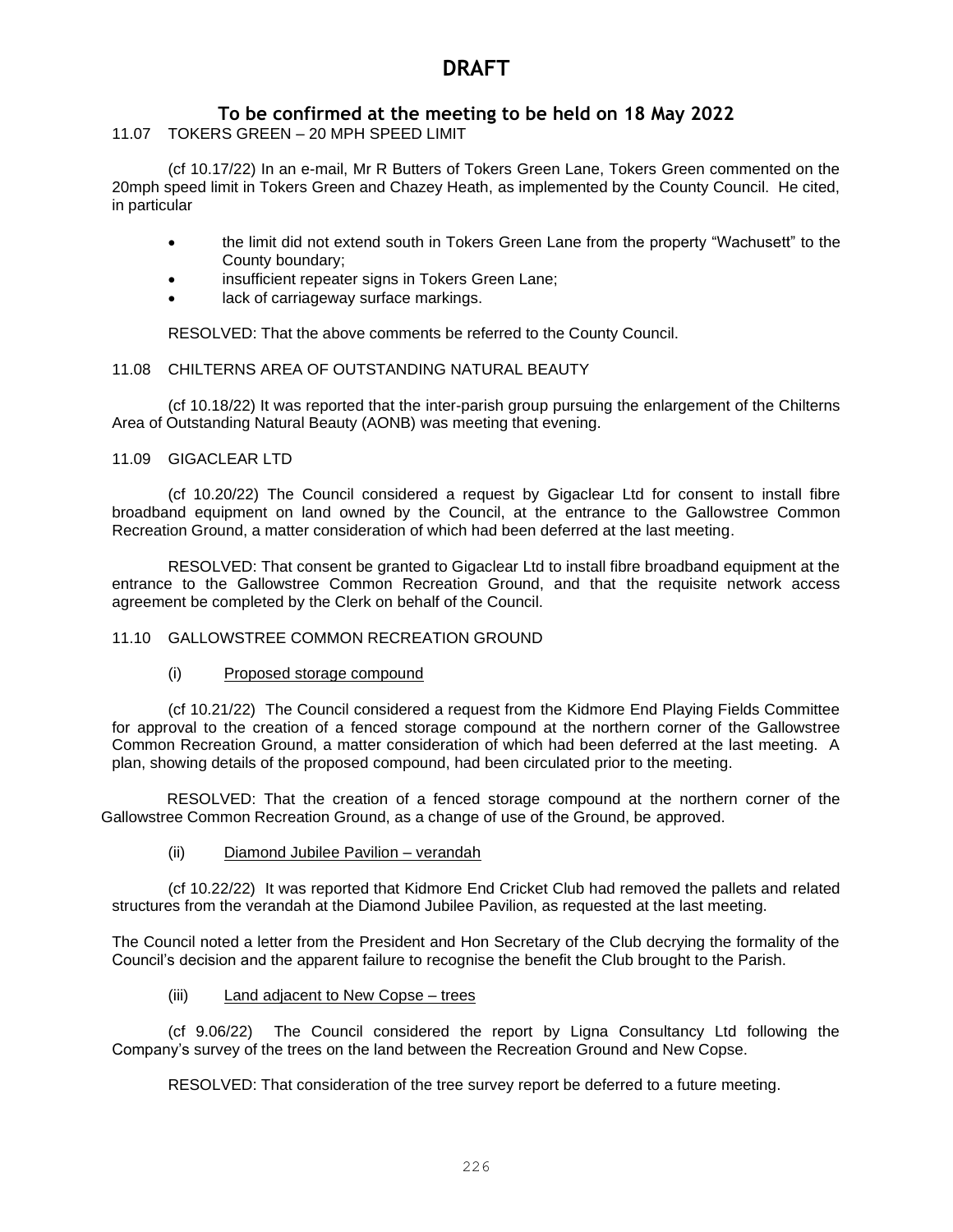## **To be confirmed at the meeting to be held on 18 May 2022**

#### 11.11 CELEBRATIONS OF THE PLATINUM JUBILEE OF HM THE QUEEN

(cf 10.24/22) Members recalled that it had been intended to discuss the local events arranged in celebration of the Platinum Jubilee of HM the Queen at the last meeting, but time had not permitted this.

Residents of Tokers Green, together with their neighbours in Chazey Heath, would hold their customary Big Lunch as a celebration of the Platinum Jubilee at the Rokeby Recreation Ground on 4 June 2022.

A Parish-wide event would be held at the Gallowstree Common Recreation Ground on 5 June 2022. An outline was given of the various elements of the celebrations. The organisers sought authority to spend £150 on bunting for the event. First aid cover for the event was proving elusive, given the number of events nationally on that day.

RESOLVED: 1 That expenditure of up to £150 be approved for bunting for the Platinum Jubilee celebrations at Gallowstree Common.

2 That enquiries be made of the Council's insurers as to whether they would require the presence of first aid cover at the Platinum Jubilee celebrations at Gallowstree Common.

## 11.12 UKRAINIAN REFUGEES

(cf 10.25/22) It was reported that residents of Gallowstree Common were intending to accommodate 5 families displaced by the Russian invasion of Ukraine: one family had arrived, while the other 4 were awaiting clearance to come to the United Kingdom.

#### 11.13 FINANCE

#### (i) Balances

The Clerk reported that balances at the bank totalled £46,295.83.

#### (ii) Accounts for payment

RESOLVED: That the following accounts, listed in the schedule under Financial Regulation 5.2, be approved for payment:

| Oxfordshire Association of Local Councils - Subscription             | £277.47   |
|----------------------------------------------------------------------|-----------|
| Community First Oxfordshire - Subscription                           | £70.00    |
| Oxfordshire Playing Fields Association - Subscription                | £45.00    |
| Radcot Guttering - Replacement guttering at Diamond Jubilee Pavilion |           |
| (balance)                                                            | £4,741.80 |
| Ligna Consultancy Ltd - Tree survey at Gallowstree Common Recreation |           |
| Ground                                                               | £408.00   |
| Groundwork UK – Refund of unspent grant (NDP)                        | £1,955.00 |
| R F Penfold – Salary net of Income Tax (including arrears)           | £151.50   |
| HM Revenue & Customs - Income tax deducted                           | £101.00   |

#### (iii) Budget monitoring

The Council noted a report of the Clerk showing expenditure at year-end, against the approved budget for 2021/22. The report showed an overspend of £972.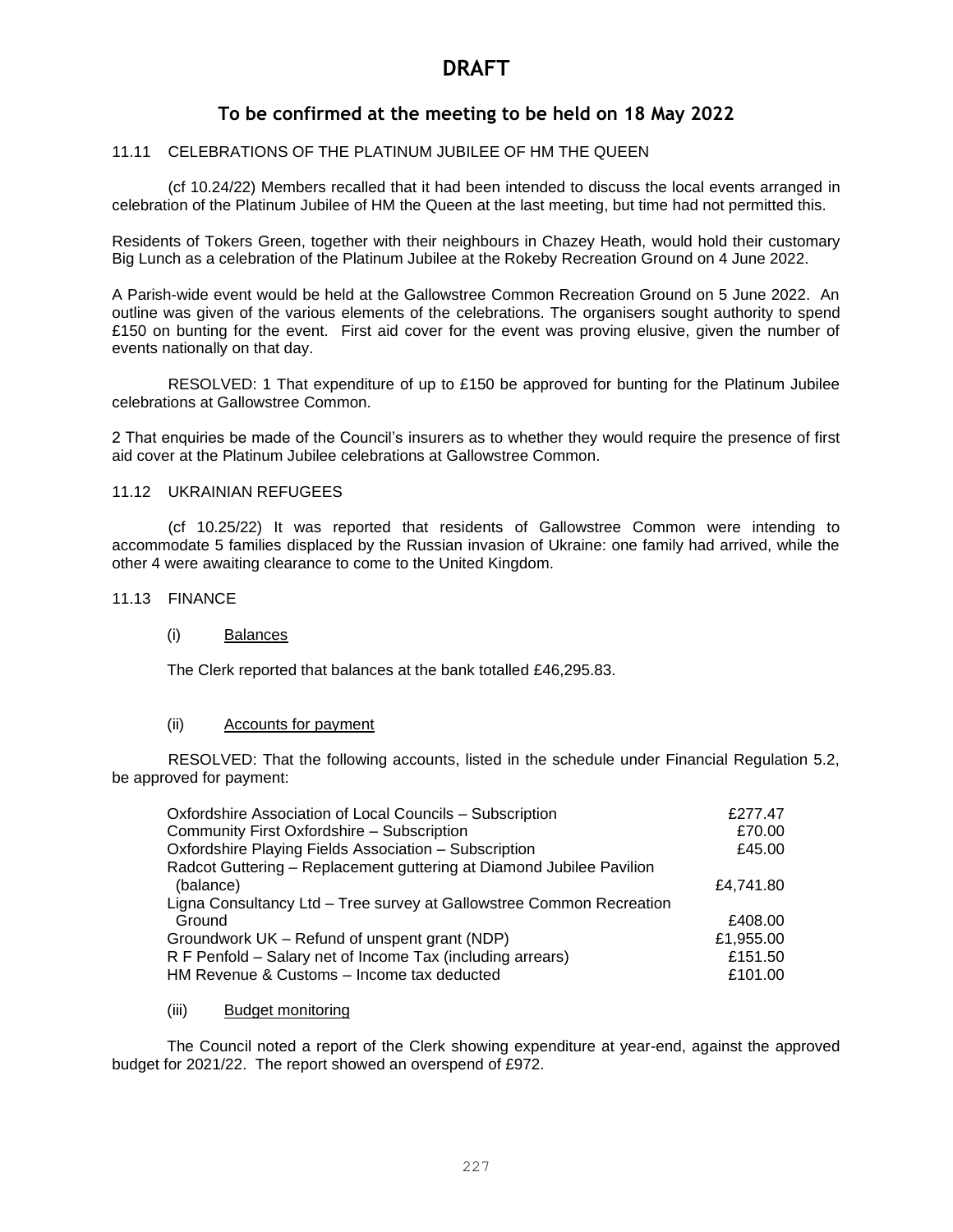## **To be confirmed at the meeting to be held on 18 May 2022**

### 11.14 CONSULTATION ON PLANNING MATTERS

#### (i) Decisions

.

The Council noted that the applications for

demolition of existing dwelling and construction of replacement dwelling and garage at Farm Cottage, Chalkhouse Green;

side and rear extension at Felix Lodge, Wood Lane, Kidmore End

had been permitted conditionally, that the application for prior approval for barn for storing hay and equipment on land at Bishopswood Farm, Horsepond Road, Gallowstree Common [Parish of Sonning Common] had been refused and that the application for demolition of existing bungalow and garage, and construction of a new 4 bedroom dwelling at Leewood, The Hamlet, Gallowstree Common had been withdrawn.

#### (ii) Action of Plans Sub-Committee

RESOLVED: That the action of the Plans Sub-Committee in respect of the following application, as set out in the register of action, be approved:

prior approval for demolition of B1c workshops and construction of 2 detached dwellings at The Piggery, Gravel Hill, Caversham.

#### (iii) Application for development at Kano, Wood Lane, Kidmore End

(cf 10.14(iii)/22) The Council noted the District Council's case officer had accepted the Council's additional representations on the application for erection of a 2-storey dwelling with detached garage at Kano, Wood Lane, Kidmore End.

### (iv) Fox Heath Gardens, Cane End

(cf 10.14(iv)/22) In e-mail correspondence with Bellwood Homes Ltd, officers of the County Council advised that, the hedges and fences having been removed/moved, there were no longer any unlawful encroachments on the public highway at Fox Heath Gardens, Cane End, fronting Reading Road and Horsepond Road.

Members observed that the proposed footway link, through Fox Heath Gardens, to the bus stop had yet to be provided.

RESOLVED: That the District Council be reminded about the provision of the footway link through Fox Heath Gardens, Cane End.

#### (v) Summer Cottage, Cane End – alleged unauthorised development

(cf 10.14(vi)/22) The District Council's Planning Enforcement Team had advised, by e-mail, that the dossier from a resident of Cane End on alleged unauthorised development at Summer Cottage, Cane End had been added to its file on the case.

The Vice-Chairman reported an enquiry from another resident of Cane End about Summer Cottage: he had referred them to the District Council.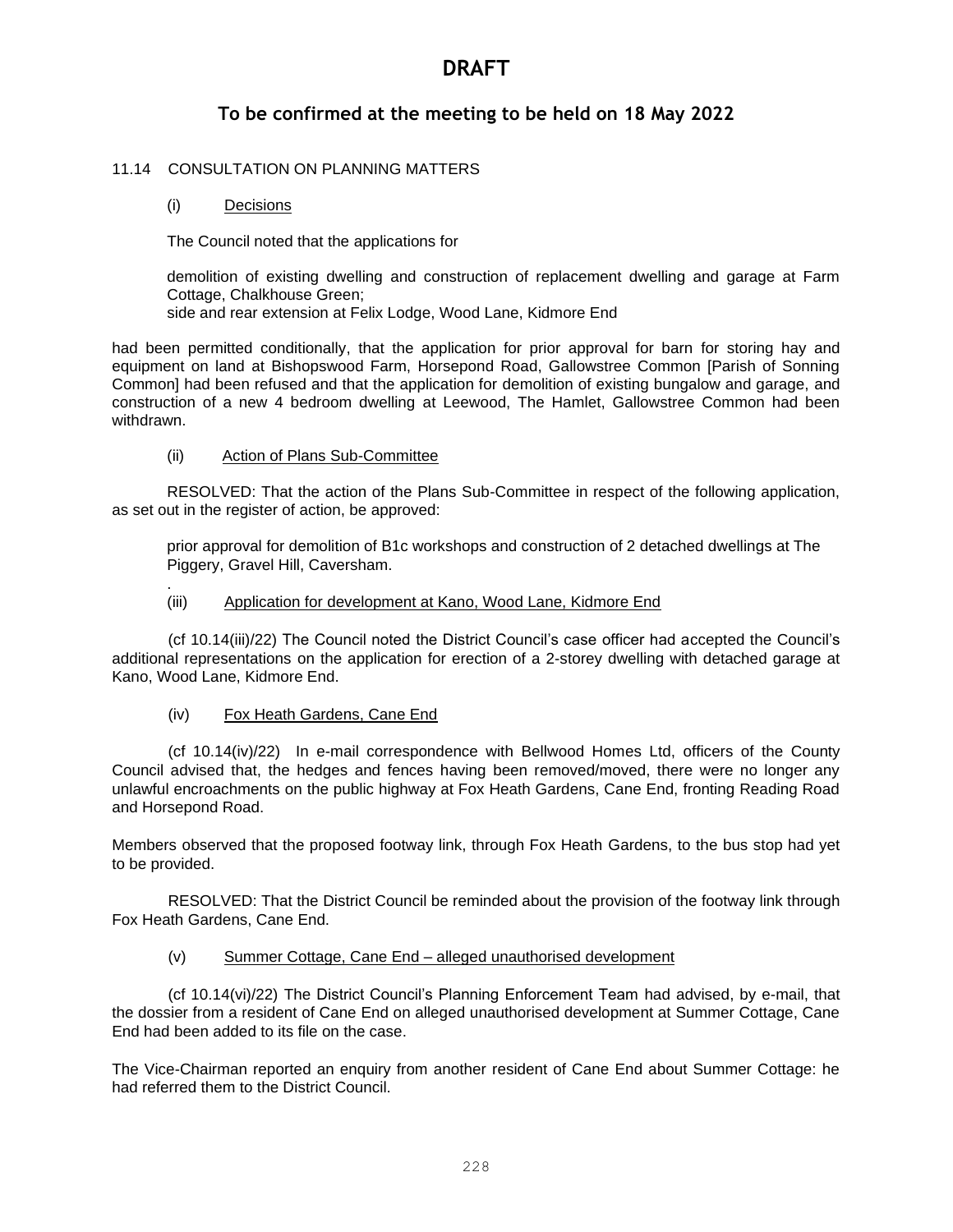## **To be confirmed at the meeting to be held on 18 May 2022**

## (vi) The Piggery, Gravel Hill, Emmer Green

(cf 10.14(vii)/22) The Council noted that the District Council had sought views on the application claiming that the demolition of the existing workshops and erection of 2 detached dwellings at the Piggery, Gravel Hill, Emmer Green was permitted development (see Minute 11.14(ii) above).

### (vii) Chambers Copse, Kidmore End Road, Chalkhouse Green - possible development

(cf 6.13(iii)/21) By letter, the Head of Planning of the District Council advised that he was processing a notification seeking a determination by his Council whether proposed development at Chambers Copse, Kidmore End Road, Emmer Green - change of use of 2 agricultural buildings into 3 dwellings - would require prior approval to proceed under permitted development rights. The District Council had to determine whether there was no highway, transport, noise, contamination or flooding impacts or risks. If prior approval was refused, the applicant could appeal against that decision to the Secretary of State.

The District Council had to serve notice, under the prior notification procedure, on adjoining owners or occupiers. The District Council was unable to take into account any comments on the notification from the Parish Council.

#### (viii) Oakridge Farm, Wood Lane, Kidmore End – alleged unauthorised development

(cf 6.11(iii)/20)The Chairman reported that she had received oral representations that the recently constructed garage/workshop building at Oakridge Farm, Wood Lane, Kidmore End was equipped with cooking and sanitary/washing facilities.

RESOLVED: That the District Council be alerted to the above observations about the facilities in the garage/workshop at Oakridge Farm, Wood Lane, Kidmore End.

### (ix) Reading Golf Club

(cf 10.14(viii)/22) It was noted that the Secretary of Sate for Levelling Up, Housing and Community had not called-in the planning application for the development of that part of the Reading Golf Club course within the Borough of Reading.

## 11.15 OXFORDSHIRE ASSOCIATION OF LOCAL COUNCILS

The Council noted an update for members published by the Oxfordshire Association of Local Councils in March 2022, with particular reference to the paragraph on charity training.

The Chairman encouraged the Plans Sub-Committee to become familiar with recent and imminent changes to the planning system.

#### 11.16 ETHICAL STANDARDS

The Monitoring Officer of the District Council advised, in an e-mail, that the Government had not accepted a large proportion of the recommendations of the Committee for Standards in Public Life, following the latter's review of ethical standards, in 2019. That said, all principal authorities in the County were being recommended to adopt a new code of conduct based on the model produced by the Local Government Association. The code would have more detailed advice about disclosure of interests. Parish councils would be invited to adopt the code, in order to secure consistency across the County.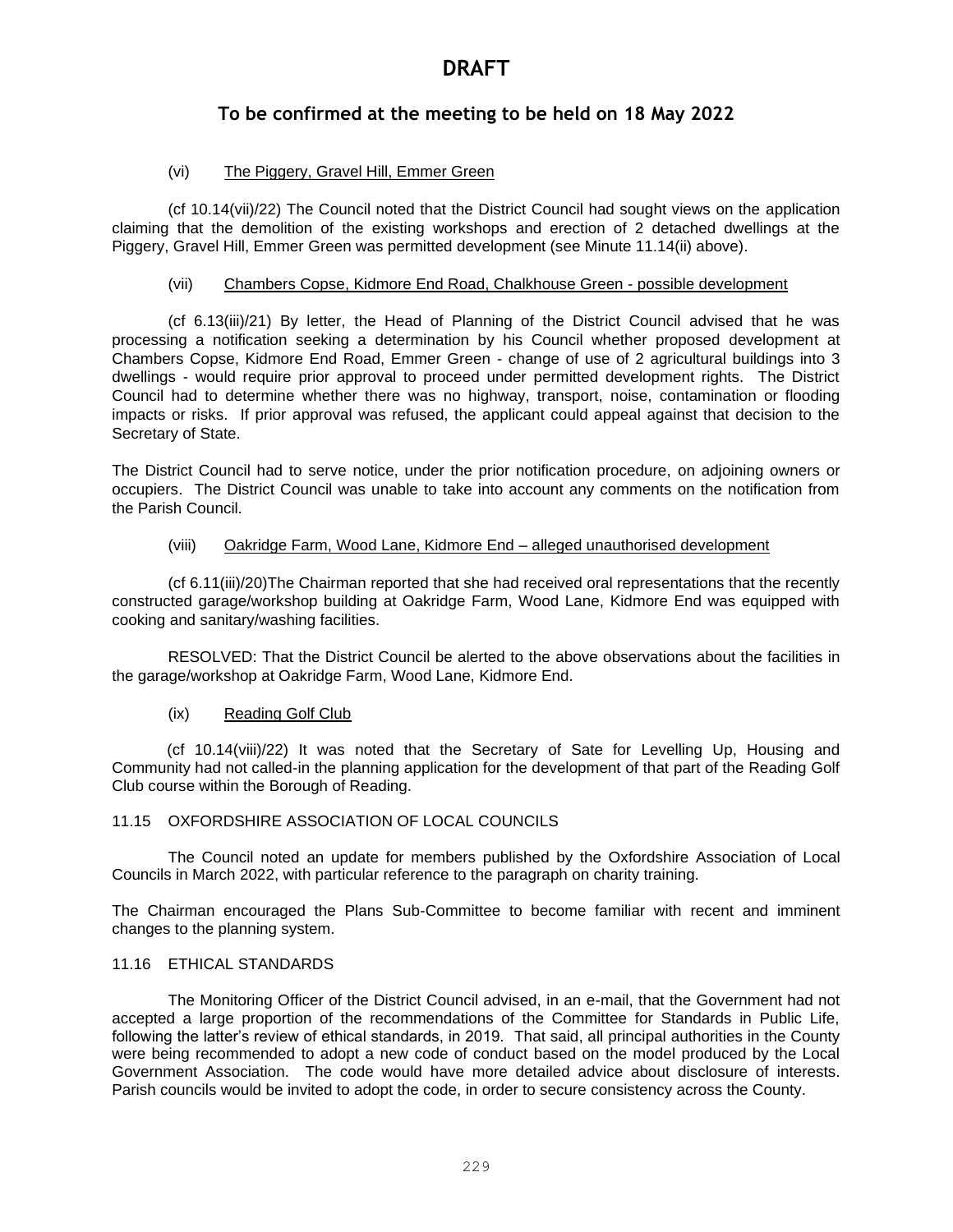## **To be confirmed at the meeting to be held on 18 May 2022**

11.17 VIRTUAL MEETINGS

In an e-mail, the County Officer of the Oxfordshire Association of Local Councils recalled that, at the Q & A for Council Chairmen on 5 April 2022, she had been asked to draft a template letter to enable councils to write to their Members of Parliament requesting the latter to support legislation to make virtual meetings lawful for parish councils. She attached a template to her e-mail.

RESOLVED: That John Howell MP be requested to support legislation to enable parish councils lawfully to take decisions at virtual as well as, rather than solely in-person, meetings.

#### 11.18 MEMBERSHIP OF THE COUNCIL

The Council was reminded that there was a vacancy for the office of parish councillor.

Mr D P Malaperiman of Chalkhouse Green Road, Kidmore End had, by e-mail, provided some biographical details, which details had been circulated to each Member, in support of his interest in serving as a councillor.

RESOLVED: That Mr D P Malaperiman be co-opted, in accordance with Section 89 of the Local Government Act 1972, to fill the vacancy for the office of parish councillor caused by the resignation of Mr A Whyles.

#### 11.19 NEIGHBOURHOOD DEVELOPMENT PLAN STEERING GROUP

The Council noted a report  $(21/22 - 29)$  by Ms S M Biggs, on behalf of the Neighbourhood Development Plan Steering Group.

#### 11.20 KIDMORE END PLAYING FIELDS COMMITTEE

It was noted that the Kidmore End Playing Fields Committee had not met since the last meeting of the Council.

#### 11.21 STANDING ORDERS SUB-COMMITTEE

(cf 4.09/21) The Council considered the minutes of a meeting, held on 12 April 2022, of the Sub-Committee established in September 2021 to advise on the adoption of alternative wordings in the model standing orders published by the National Association of Local Councils.

RESOLVED: That the Standing Orders set out in the Appendix to the minutes of the Sub-Committee be adopted with effect from 1 May 2022.

#### 11.22 TOKERS GREEN POND

(cf 8.03/22) By e-mail to the Chairman, Mr I Beale of Tokers Green Lane, Tokers Green, on behalf of residents of Tokers Green, sought permission to site a second bench on the green at Tokers Green, between Dysons Wood Lane and the pond, facing the pond, the bench to be acquired at the expense of the Council. A plan showing the location of the bench had been circulated.

RESOLVED: That consent be given for the purchase and installation of a bench on the green between Dysons Wood Lane and the pond at Tokers Green, facing the pond.

#### 11.23 BENCHES AND PICNIC TABLES

The Chairman referred to a source of benches and picnic tables made from recycled plastic. Comment was made about the condition of one of the picnic tables at the Kidmore End Play Area.